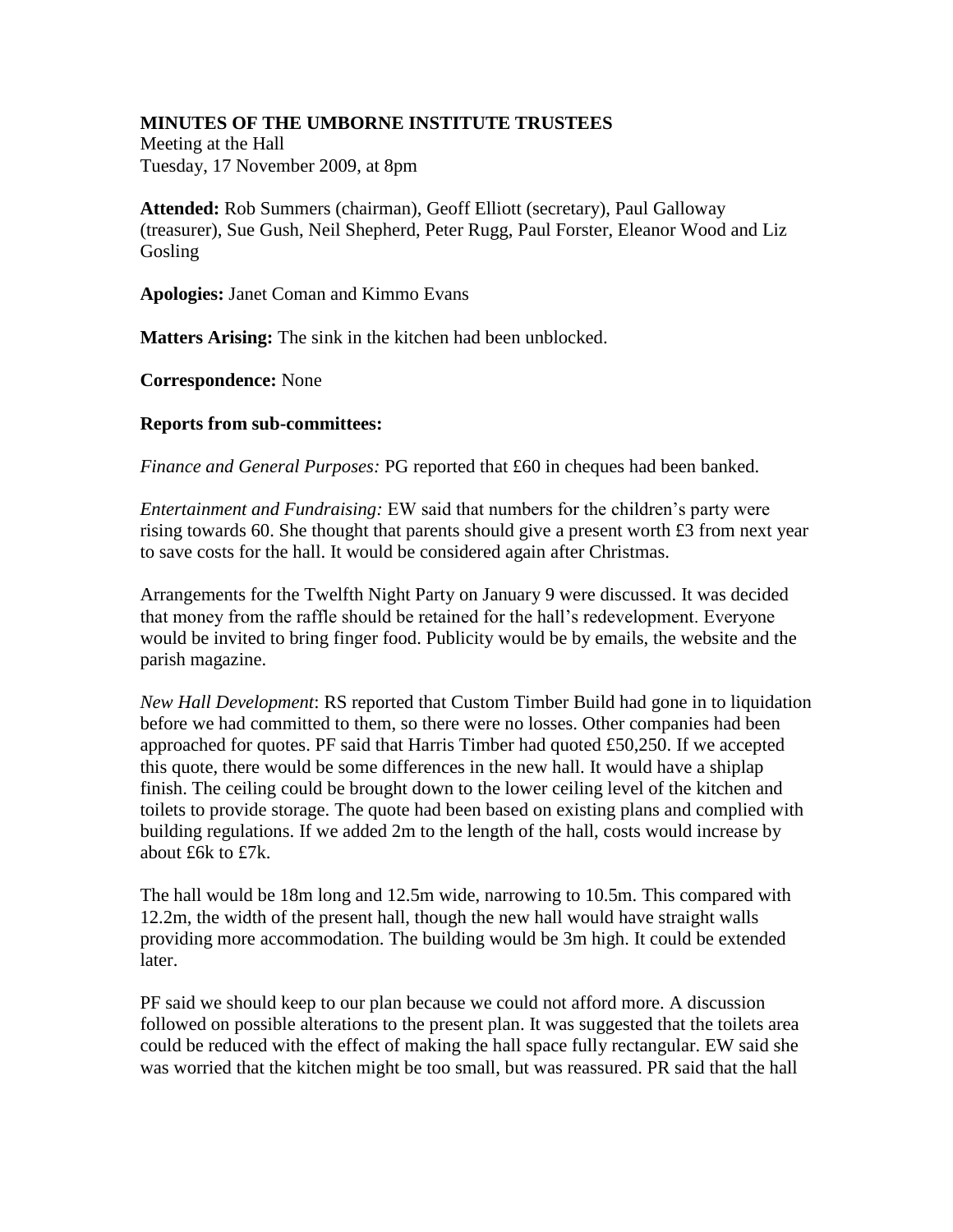should be long enough to accommodate short-mat bowls. He said that he thought we should go for the longer hall. NS, EW and SG agreed.

GE said that we were tackling things the wrong way around. We had to establish a financial plan so that we knew what we could afford; what our costs would be and what funds we could raise. Without this discipline we couldn't know what decisions to make, nor could we be sure that we wouldn't run out of money.

PF said that a longer hall might cost us £60k. We had £40k now plus a £24k grant. This price covered the building itself, not the foundations, nor any of the finishing trades. We might need to target £20k in loans.

PR asked what the foundations would cost. He was told there wasn't a figure available because we intended to do much of this work ourselves. PR thought it wiser to employ a company's expertise but was told we could not afford to do that.

It was agreed that we should follow two critical paths, as suggested by NS. We should form a financial plan and a firm plan for the building itself. GE was asked to see Ted Townsend as soon as he was reasonably fit after his heart attack to establish whether he was still willing to become project manager.

RS would also ask KE/JC to see what additional funds might be raised. He asked PG to ask the bank whether it might lend us money, and on what terms, and SG to consider how we might raise loans from individuals within the valley.

PF said that he had spoken to Revenue and Customs. He had been told that if we built a new building from ground up we would not be liable for VAT. On that basis we should be able to retain the septic tank, but we should have to discuss that with building inspectors. We should have to tell all suppliers that we were VAT-exempt.

GE said that we should learn a lesson from the demise of Custom Timber Build: we must ensure that we did not pay up front to any other company so that we didn't lose money in any future bankruptcy. PF agreed that we should minimise our risks but said that it probably would not be possible to eliminate them. He suggested that we invited Harris to meet us.

*Hall Maintenance:* Nothing to report.

**Website:** Progress was praised on all sides. NS said that he had met with Rick Wood and GE to discuss content and to review the site's construction and design. It had been decided to proceed close to the design already established. More content had been promised. GE said that the email network was now more than 50 strong. In future, it would be used to draw attention to the website.

**Hall Bookings:** GE reported that no more bookings had been taken.